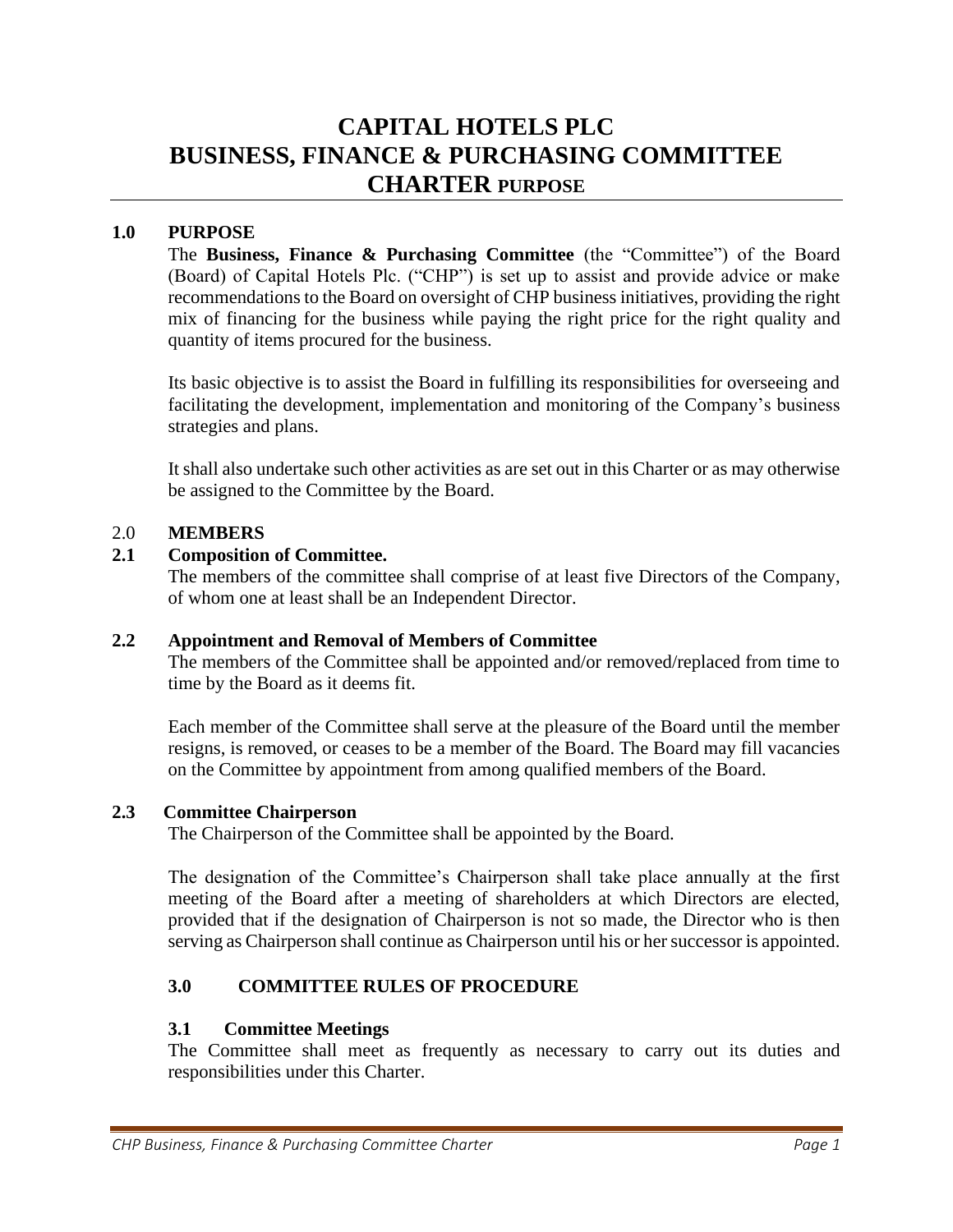The Chairperson or any member of the Committee may call/request a special meeting of the Committee at any time. The Committee may ask any officer or employee of CHP, or any representative of CHP's advisors, to attend any meetings and to provide such pertinent information as the Committee may request or to meet with any member(s) or representative(s) of the Committee.

Members of the Committee may participate in a meeting by means of telephone conference call or similar communications equipment by means of which all persons participating in the meeting can hear each other. Subject to the requirements of any applicable law, regulation or rule, any action required or needs to be taken at a meeting of the Committee may be taken without a physical meeting if consent in writing, setting forth the action so taken, is signed by all of the members of the Committee. Such written consent shall have the same force as a unanimous vote of the Committee.

Committee members may raise any subjects that are not set on the agenda by the Chairperson.

The Company Secretary shall serve as secretary to the committee and shall keep records of its proceedings.

## **3.1b Virtual Meetings**

Virtual meetings are permissible in accordance with the Guidelines on Companies virtual Board, Committees and Management Meetings issued by the Nigerian Stock Exchange (NSE) on 15th April. 2020.

## **3.2 Quorum**

A majority of the members of the Committee shall constitute a quorum to transact business. The affirmative vote of a majority of the members of the Committee present at the time of such vote shall be required to approve any action of the Committee.

## **3.3 Executive Sessions**

At any meeting of the Committee, an opportunity shall be provided for any member of the Committee to request that the Committee meet in executive session during such meeting. "Executive session" shall mean a session at which the members of the Committee meet without the attendance of officers or employees of CHP, Advisers or other nonmembers of the Committee.

## **3.4 Reporting**

The Committee shall regularly report directly to the Board with respect to the Committee's duties and responsibilities, as appropriate.

## **4.0 REMUNERATION OF COMMITTEE MEMBERS**

 Members of the Committee and the Chairperson shall receive such remuneration for their service on the Committee as the Board may determine from time to time.

## **5.0 COMMITTEE AUTHORITY**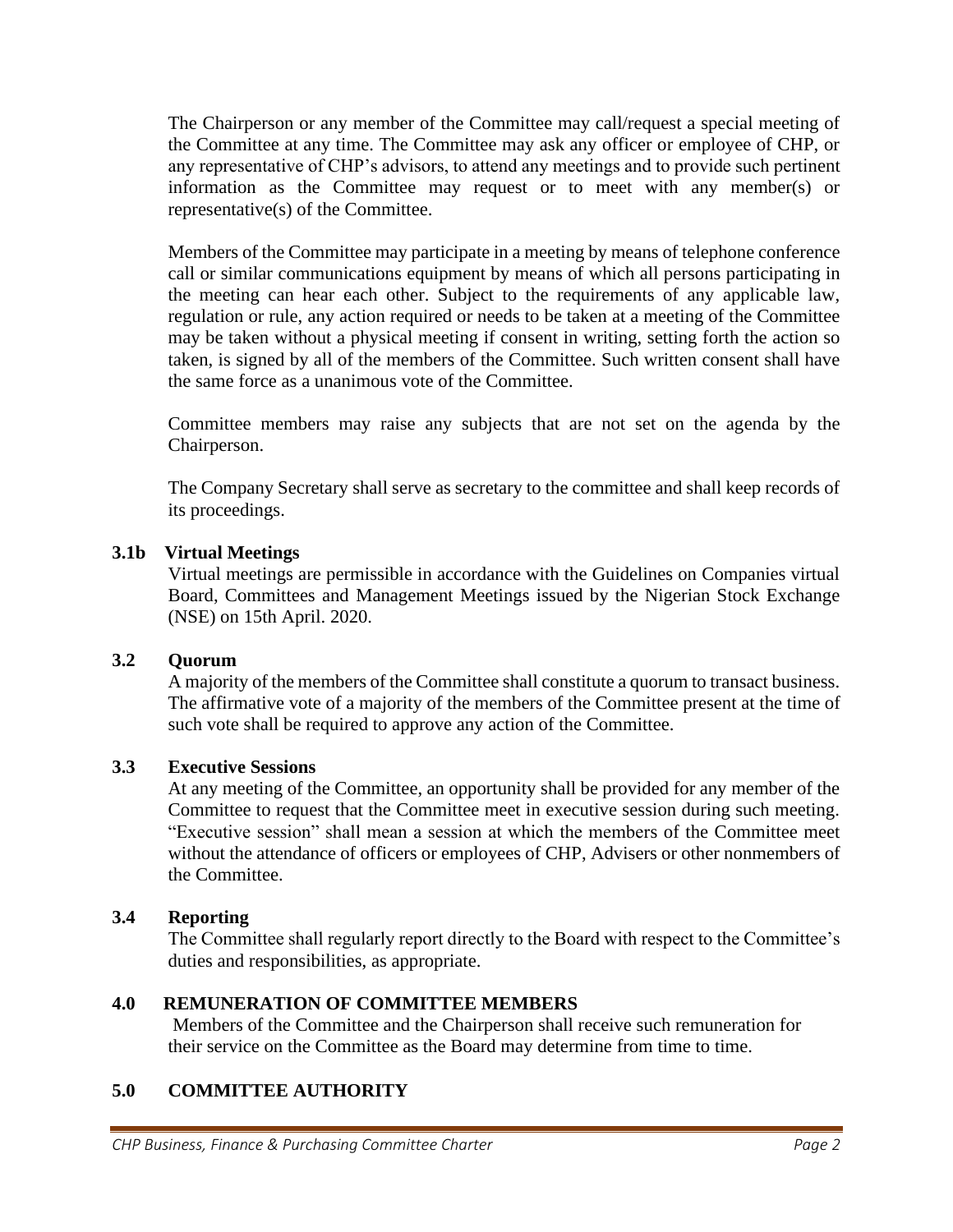## **5.1 Retaining and Compensating Consultants/Advisers**

The Committee shall have the authority to appoint/ retain, at CHP's expense, a consultant to assist it in carrying out its duties. The Committee shall recommend to the Board for approval of the related fees and retention terms of any such Adviser.

## **5.2 Access**

 The Committee shall have reasonable access to CHP's personnel and documents and the resources necessary to carry out its responsibilities.

## **5.3 Subcommittees**

The Committee may form and delegate authority to subcommittees if deemed appropriate.

## **6.0 DUTIES AND RESPONSIBILITIES**

The Committee is responsible for performing the following duties delegated to it by the Board and making recommendation to the Board for approval:

#### **6.1 Business:**

- a. Provide oversight and guidance for CHP's existing business initiatives;
- b. Monitor the performance and strategy for CHP's portfolio of business activities that are extensions of its core business;
- c. Review and recommend to the Board for approval new business initiatives that meet relevant thresholds;
- d. Annually review CHP's Business Development performance to ensure alliance with strategic priorities, and key performance metrics established for the business;
- e. Advise the Board on other business development matters as appropriate; and
- f. Review and recommend for approval the annual budget of the Hotel.

## **6.2 Finance Duties:**

- a. Overseeing the management of CHP equity and debt capital, funding requirements and cost thereof, including currency hedging, gearing levels, liquidity management and other capital management issues and make recommendations to the Board;
- b. Undertaking, where appropriate, post-completion reviews of major capital investments by the Company and make recommendation to the Board; Monitoring and making recommendations to the Board on CHP shareholder dividends, dividend policy, and related matters;
- c. Recommending to the Board the appointment of appropriately qualified financial advisers and handling the negotiations with them;
- d. Reviewing the quarterly and annual financial statements and returns to regulatory agencies and make recommendations to the Board;
- e. Oversee and advise the board on retirement plans and charitable contributions for the hotel.

## **6.3 Purchasing Duties**

a. Reviewing and appraising the adequacy and effectiveness of CHP's purchasing system and its internal controls in conformity with its purchasing manual;